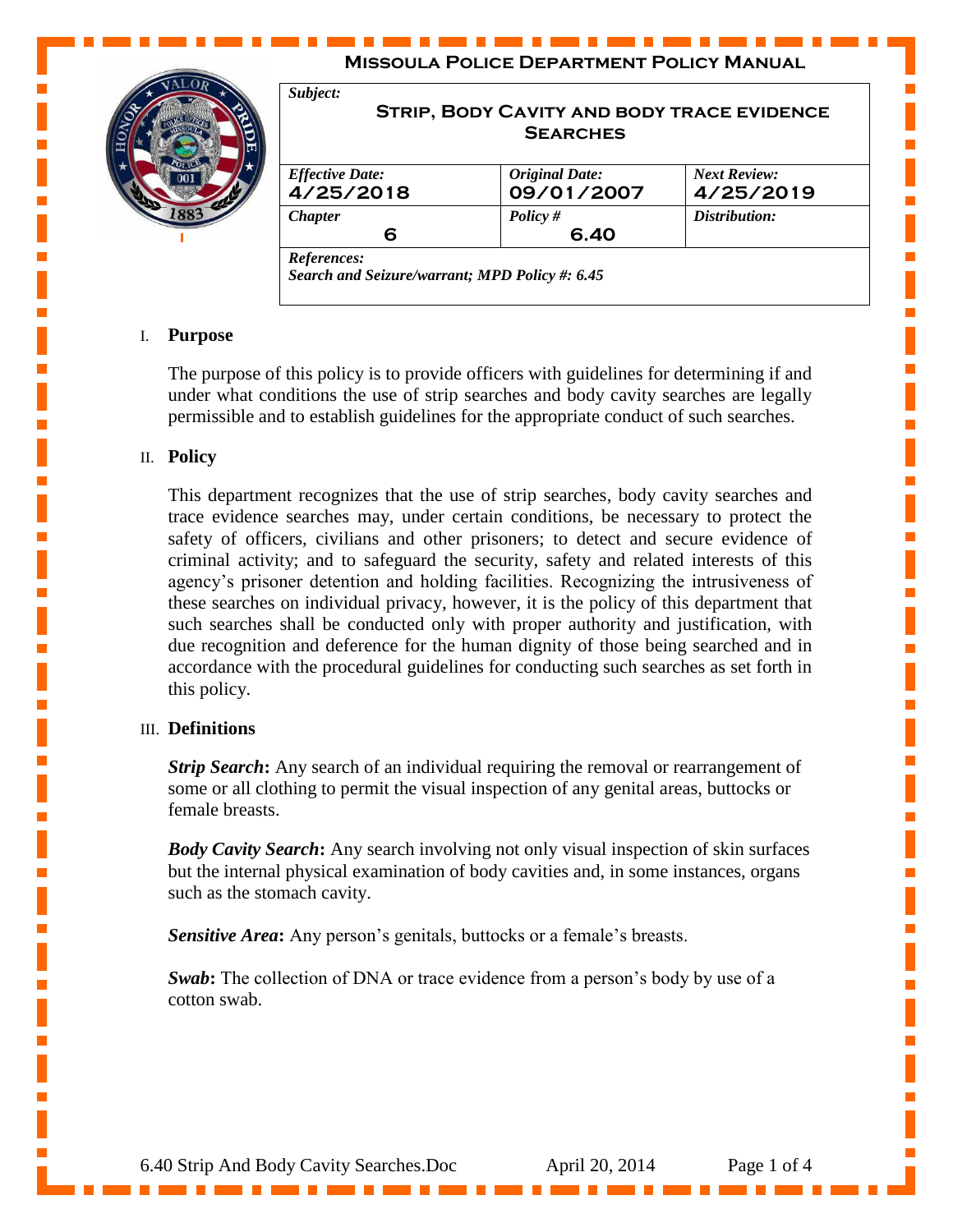#### IV. **Procedures**

## A. **Strip Searches**

- 1. Individuals arrested for traffic violations and other minor offenses of a non-violent nature shall not be subject to strip searches unless the arresting officer has articulable, reasonable suspicion to believe that the individual is concealing contraband or weapons. Reasonable suspicion may be based upon, but is not limited to the following:
	- a. The nature of the offense charged.
	- b. The arrestee's appearance and demeanor.
	- c. The circumstances surrounding the arrest.
	- d. The arrestee's criminal record, particularly past crimes of violence and narcotics offenses.
	- e. The discovery of evidence of a major offense in plain view or in the course of a search incident to the arrest.
	- f. Detection of suspicious objects beneath the suspect's clothing during a field search incident to arrest.
	- 2. Field strip searches of prisoners shall be conducted only in the rarest of circumstances under exigent circumstances where the life of officers or others may be placed at risk, and only in privacy with the explicit approval of a supervisory officer.
	- 3. Where articulable, reasonable suspicion exists to conduct a strip search, the arresting officer shall make a documented request for such action to the detention supervisor or other designated authority that clearly defines the basis for suspicion.
	- 4. When authorized by the supervising authority, strip searches may be conducted only in the following:
		- a. In conformance with approved hygienic procedures and professional practices.
		- b. At a detention facility, in a room where arrestees normally change their cloths and put on clothing provided by the jail.
		- c. By the fewest number of personnel necessary and only by those of the same sex.
		- d. Under conditions that provide privacy from all but those authorized to conduct the search.
	- 5. Following a strip search, the officer performing the search shall submit a written report to the supervisory authority that details, at a minimum, the following:
		- a. Date and place of the search.
		- b. Identity of the officer conducting the search.
		- c. Identity of the individual searched.
		- d. Those present during the search.

6.40 Strip And Body Cavity Searches.Doc April 20, 2014 Page 2 of 4

I.

Ē,

 $\blacksquare$ 

L.

 $\mathbf{r}$ 

 $\mathbf{r}$ 

п

п

L.

L.

Ē,

п

п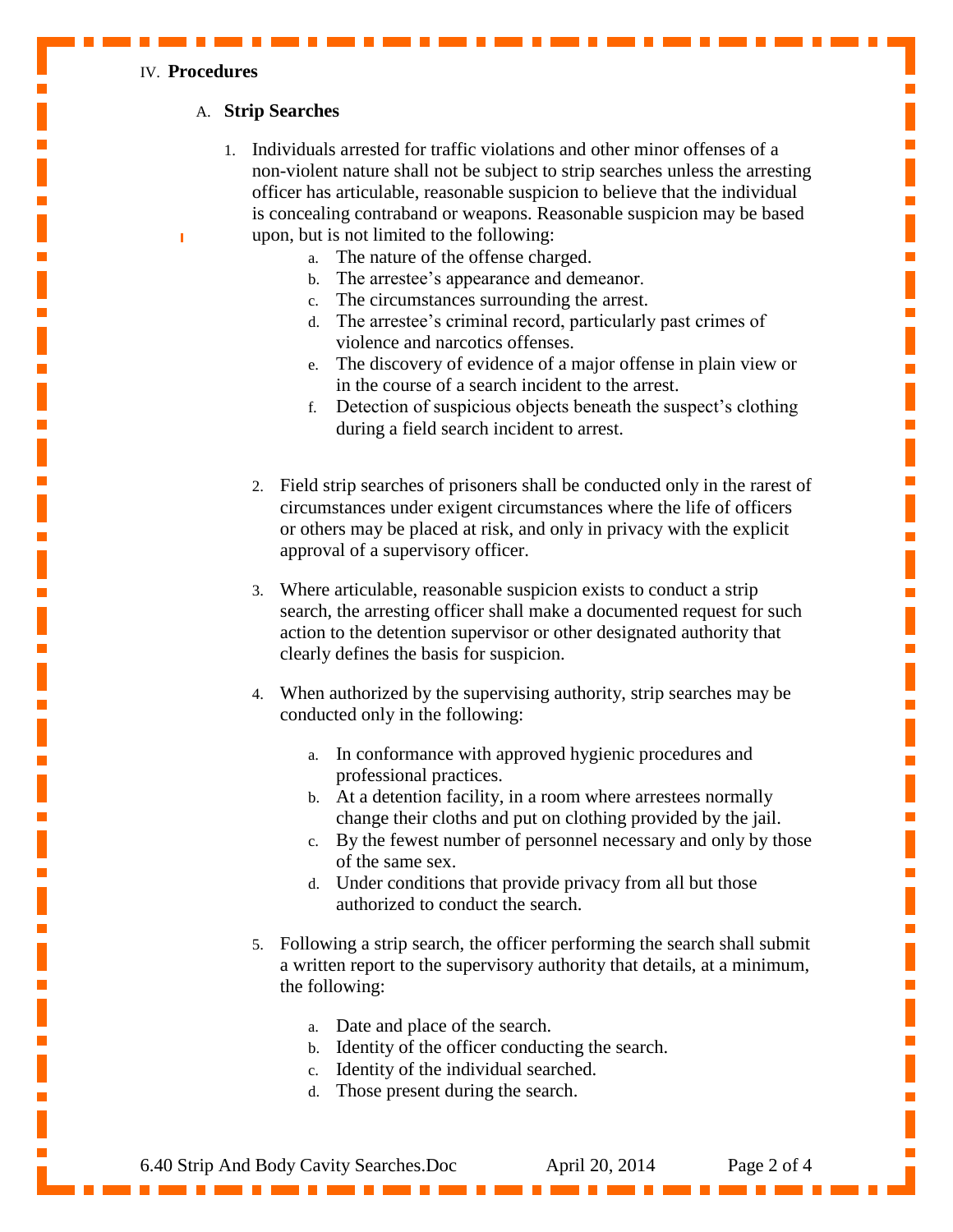f. Any weapons, evidence or contraband found during the search.

Ľ

Ē,

L.

Ē,

 $\mathbf{r}$ 

Ē,

L.

 $\mathbf{r}$ 

Ē,

Ē,

Ē,

L.

п

### B. **Body Cavity Searches**

Should visual examination of a suspect during a strip search and/or other information lead an officer to believe that the suspect is concealing a weapon, evidence or contraband within a body cavity, the following procedures shall be followed:

- 1. The suspect shall be kept under constant visual surveillance until a body cavity search is conducted upon the basis of a search warrant or an alternative course of action taken.
- 2. The officer shall consult with his immediate supervisor to determine whether probable cause exists to seek a search warrant for a body cavity search. The decision to seek a search warrant shall recognize that a body cavity search is highly invasive of personal privacy and is reasonable only where the suspected offense is of a serious nature and/or poses a threat to the safety of officers or others and/or the security of the detention center's operations.
- 3. If probable cause exists for a body cavity search, an affidavit for a search warrant shall be prepared that clearly defines the nature of the alleged offense and the basis for the officer's probable cause.
- 4. On the basis of a search warrant, a body cavity search shall be performed only by a licensed physician or another qualified person under the supervision and direction of the physician.
- 5. For safety and security reasons, the search shall be conducted at the detention facility or other authorized facility and in the room designated for this purpose.
- 6. Body cavity searches shall be performed with due recognition of privacy and hygienic concerns previously addressed in this policy.
- 7. The physician, or other qualified person, conducting the search shall submit a verbal or written report concerning the results of the search.

## C. **Obtaining Trace Evidence with a Swab**

1. The search must be a legal search via search warrant or valid exception to a warrant.